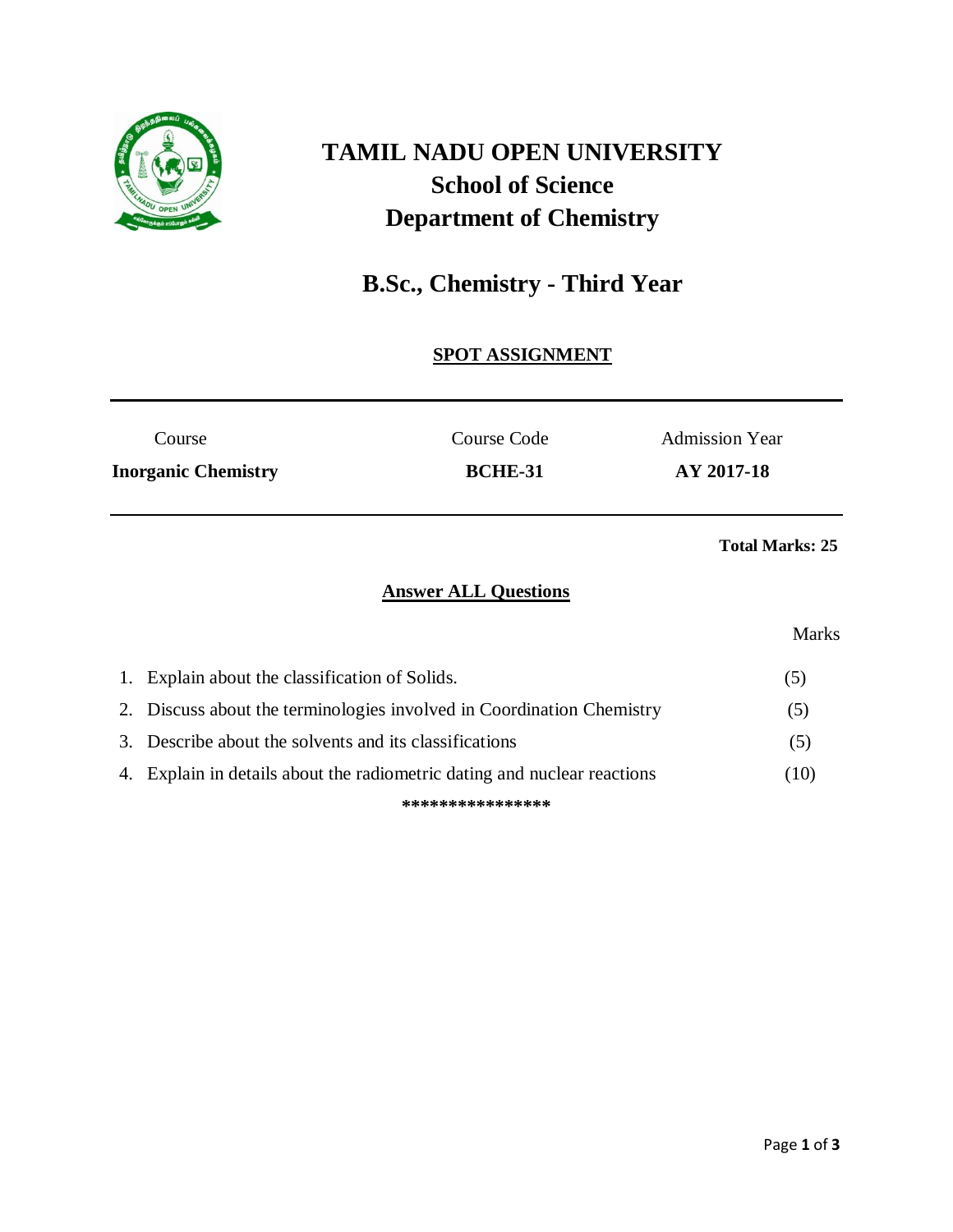

# **TAMIL NADU OPEN UNIVERSITY School of Science Department of Chemistry**

## **B.Sc., Chemistry - Third Year**

### **SPOT ASSIGNMENT**

| Course                   | Course Code    | <b>Admission Year</b> |
|--------------------------|----------------|-----------------------|
| <b>Organic Chemistry</b> | <b>BCHE-32</b> | AY 2017-18            |
|                          |                |                       |

**Total Marks: 25**

## **Answer ALL Questions**

#### Marks

|                  | 1. Discuss about the chemistry of Furan and Pyridine.                              | O)   |
|------------------|------------------------------------------------------------------------------------|------|
|                  | 2. What are the terms involved in Reterosynthesis                                  | (5)  |
|                  | 3. Describe about the Optical activity with an example                             | (5)  |
|                  | 4. What is chemical shift and coupling constant? What are the factors affect them? | (10) |
| **************** |                                                                                    |      |